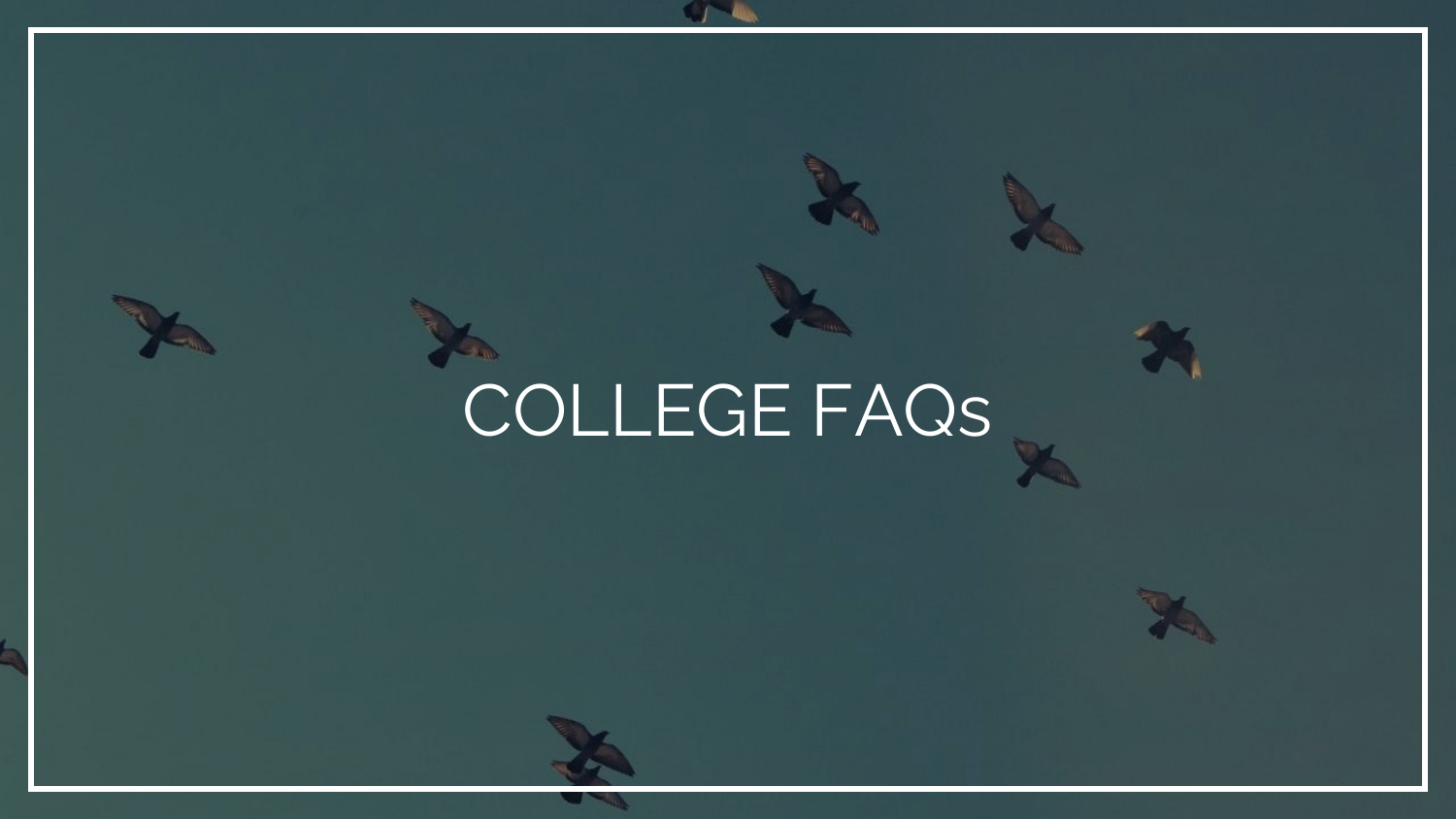

- **[Si necesitan esta información en](#page-11-0)  español, hagan clic aquí.**
- [Sending TSIA scores to Texas colleges](#page-2-0)
- [Sending AP scores to colleges](#page-3-0)
- [Sending meningitis shots to colleges](#page-5-0)
- Sending final high school transcripts and dual credit transcripts
- San Jacinto College Information
	- [Orientation](#page-6-0)
	- [Advising and Scheduling](#page-7-0)
- **Four-Year College Information**
	- **[Financial Aid](#page-8-0)**
	- **[URGENT DEADLINE](#page-9-0)**
	- **[Housing and Orientation](#page-10-0)**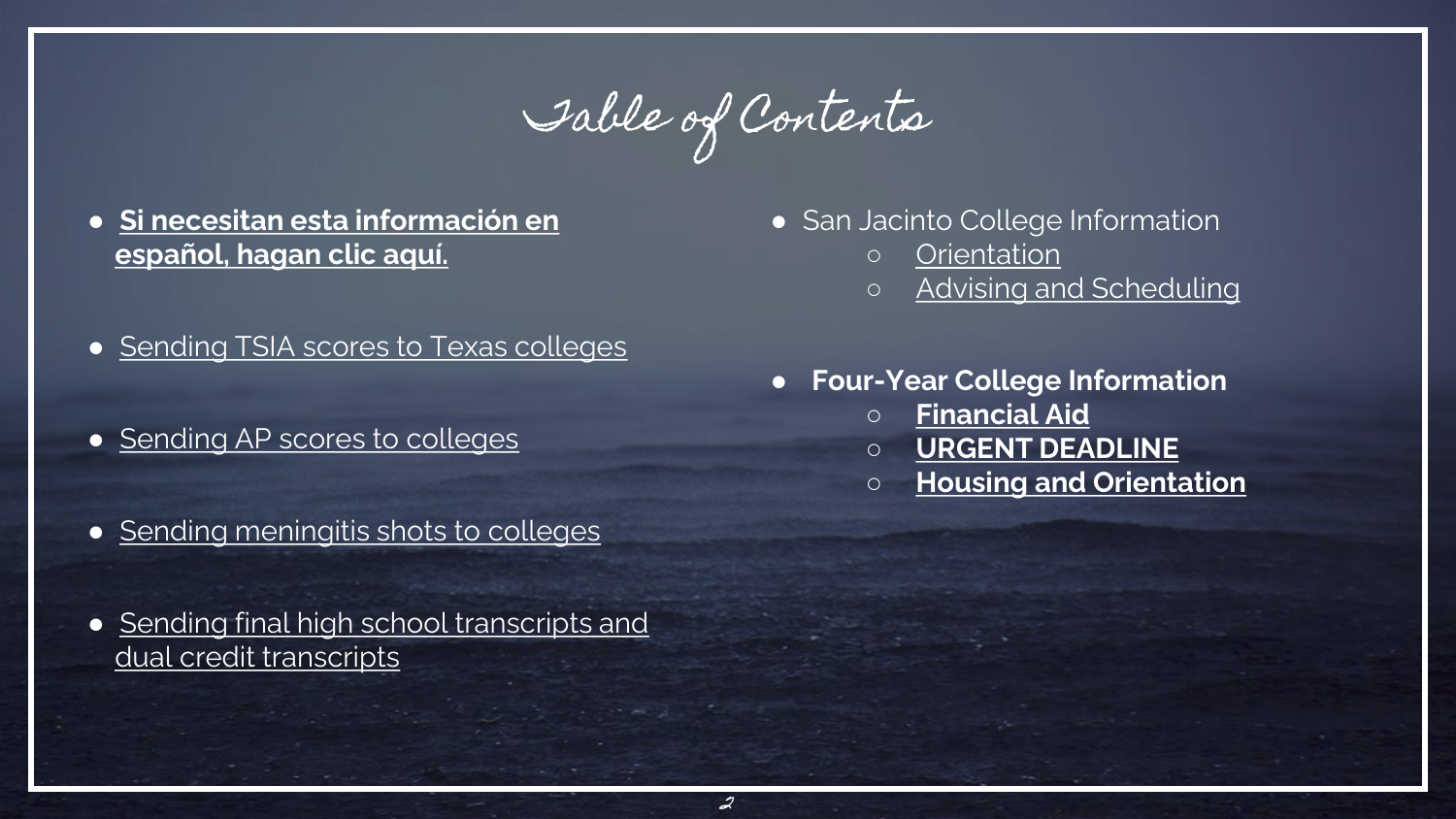### Sending TSIA Scores

- <span id="page-2-0"></span>● All Texas colleges will require TSIA scores. Google "Cross Institutional Form for [name of college]" to find the form for most colleges to access the scores themselves. If they want you to send it a different way, we can print your scores for you in the counselors' office.
- TSIA EXEMPTIONS (to be *exempt* means you do not have to test): You may not need TSIA scores if you meet these qualifications:
	- ACT overall score of 23 with 19 English and 19 in math

#### ○ SAT scores

- **EBRW** (reading) 480=TSIA exempt in English
- Math 530=TSIA exempt in math
- Passing English 1301 dual credit=TSIA exempt in English (If you are attending a college other than San Jac, send that college your San Jac transcript from SOS)
- Passing Math 1314 or 1342=TSIA exempt in math (If you are attending a college other than San Jac, send that college your San Jac transcript from SOS)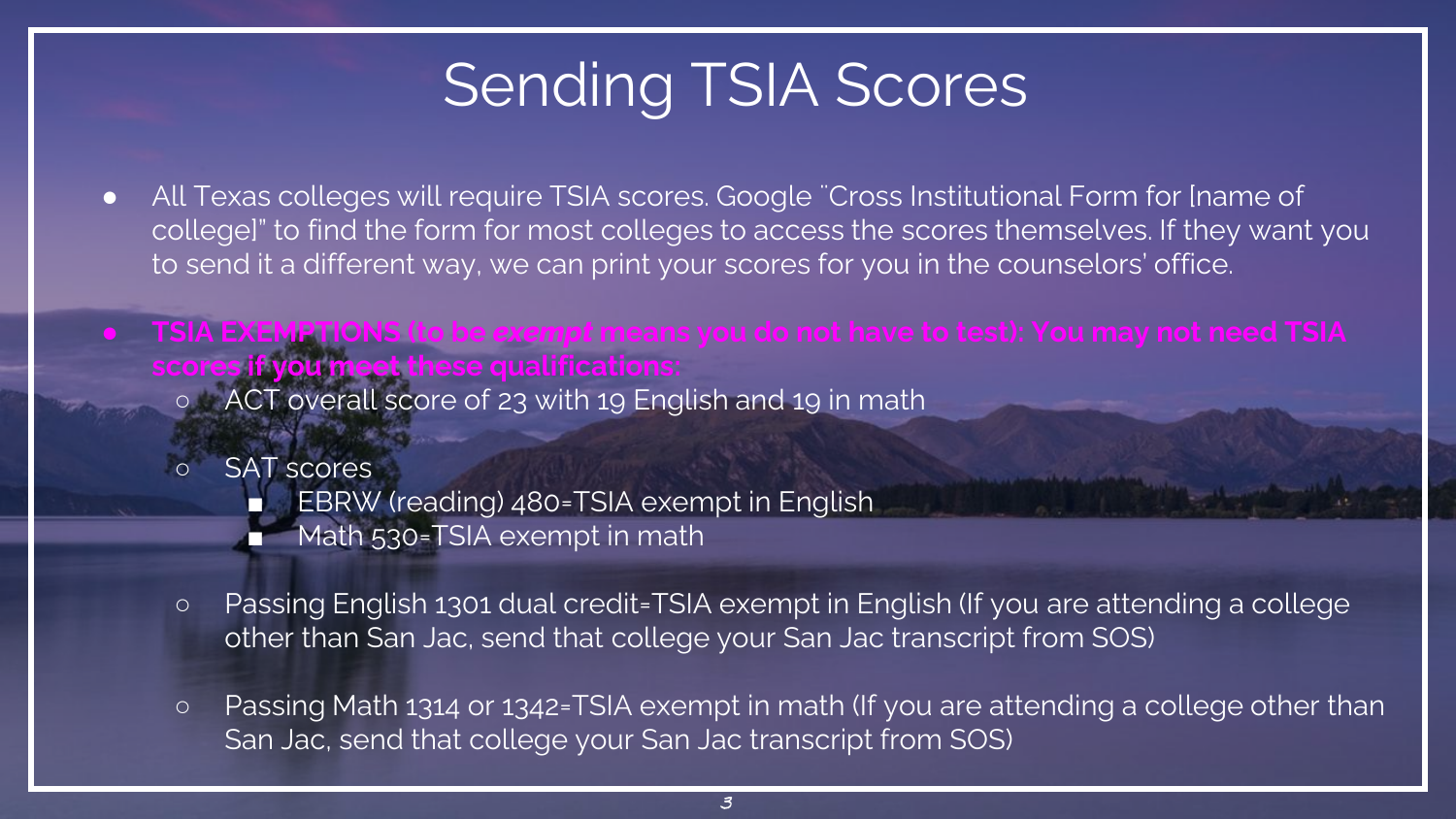### Sending AP Scores

- <span id="page-3-0"></span>You can send your scores for free to one college every year that you take AP Exams.
- To use your free score send, [sign in to My AP on the College Board site,](https://myap.collegeboard.org/login) go to My AP Profile, select the Score Send tab and choose the college, university, or scholarship organization that you want to receive your score report. NOTE: The score report includes ALL of your AP scores from previous years, too.
- Make sure to take advantage of your 2022 free score send before the June 20 deadline.
- If you do not meet the deadline or if you need to send them now, you can always send AP scores for a fee on the MyAP site.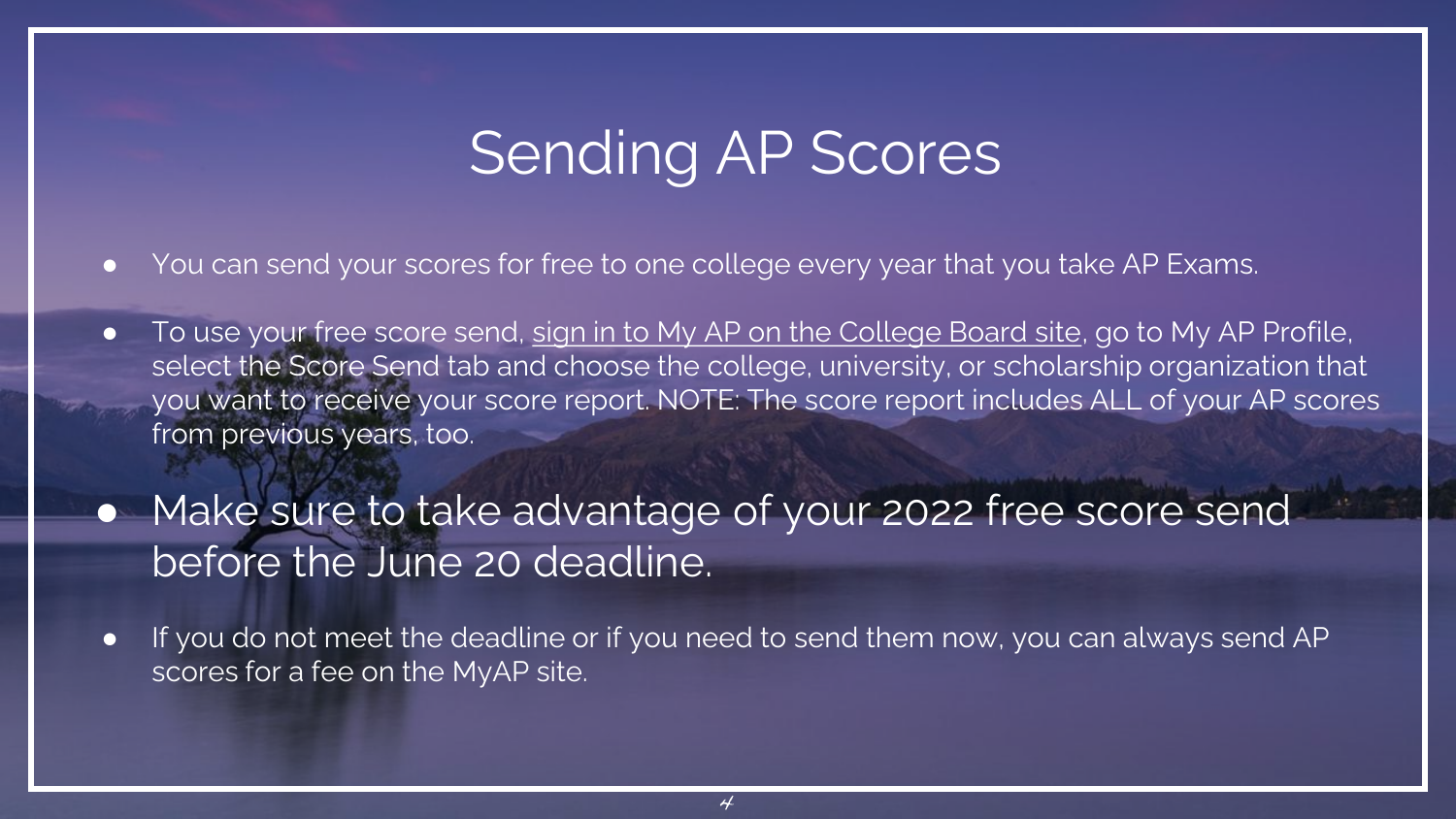### Sending Final Transcripts

<span id="page-4-0"></span>Click [here t](https://docs.google.com/forms/d/e/1FAIpQLScNUkwXi4zfZ1CWUYIL4fspCKfz1qA8qXm9qs9lBgKX5oePkw/viewform)o order your high school final transcript to be sent to your college.

● Dual Credit students can log on to SOS and click on RECORDS section to find the transcript instructions to send transcript to colleges. You must send your college and high school transcripts–wait until your grades for this college semester are final. :)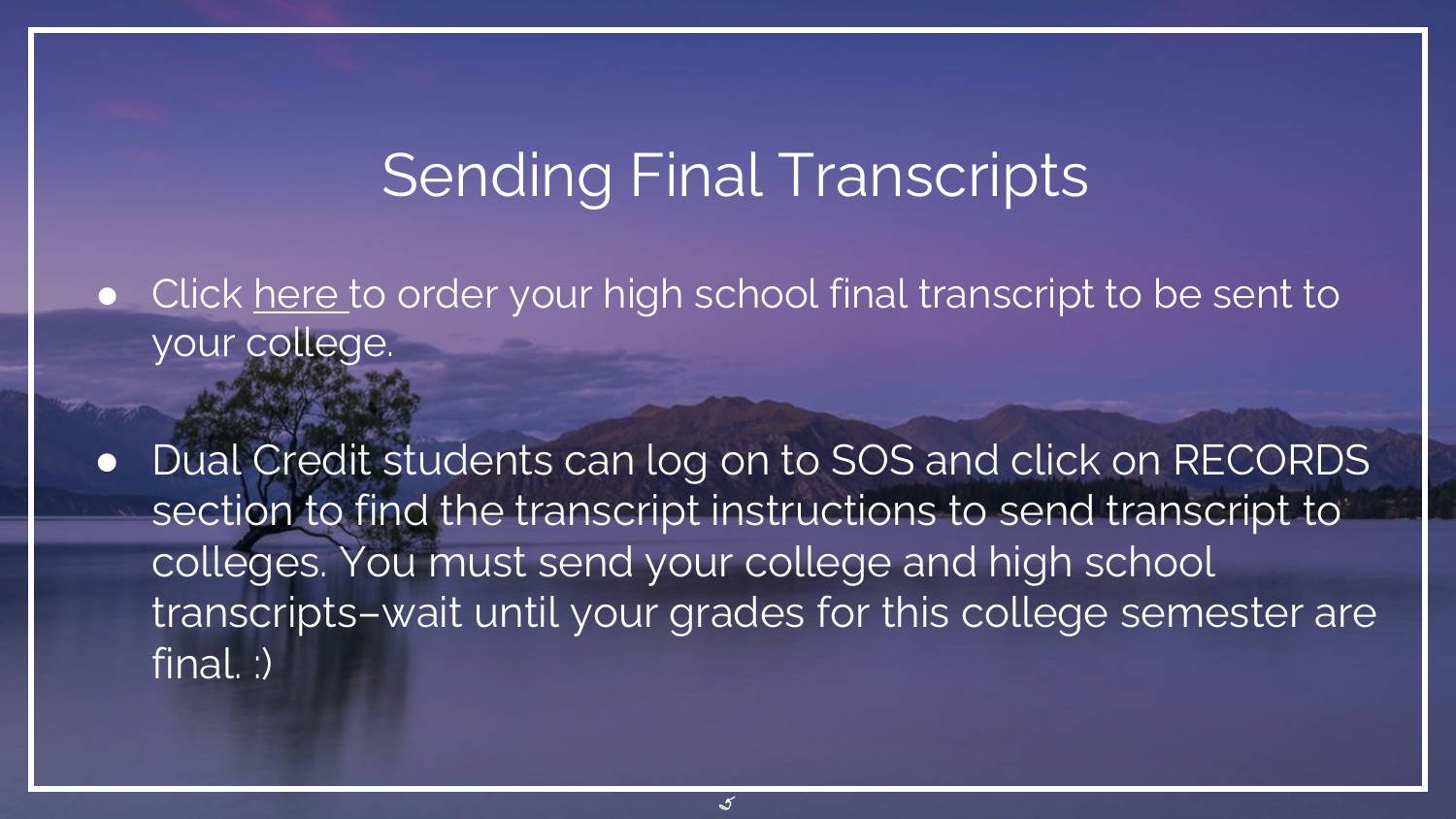## Meningitis Shots

<span id="page-5-0"></span>X Meningitis shots are valid for 5 years. X Nurses and counselors can print copies of your records IF you submitted them to our school ✘ For San Jac, turn in your shot records in building 6 or here at GPHS to Ms. Johnson, San Jac Counselor. ✘ For other colleges, check your admissions portal or call admissions to ask how to submit your records. Click [HERE](https://www.sanjac.edu/meningitis#shot) to see meningitis shot days at San Jac. You can also get them at the Legacy Clinic at GPMS.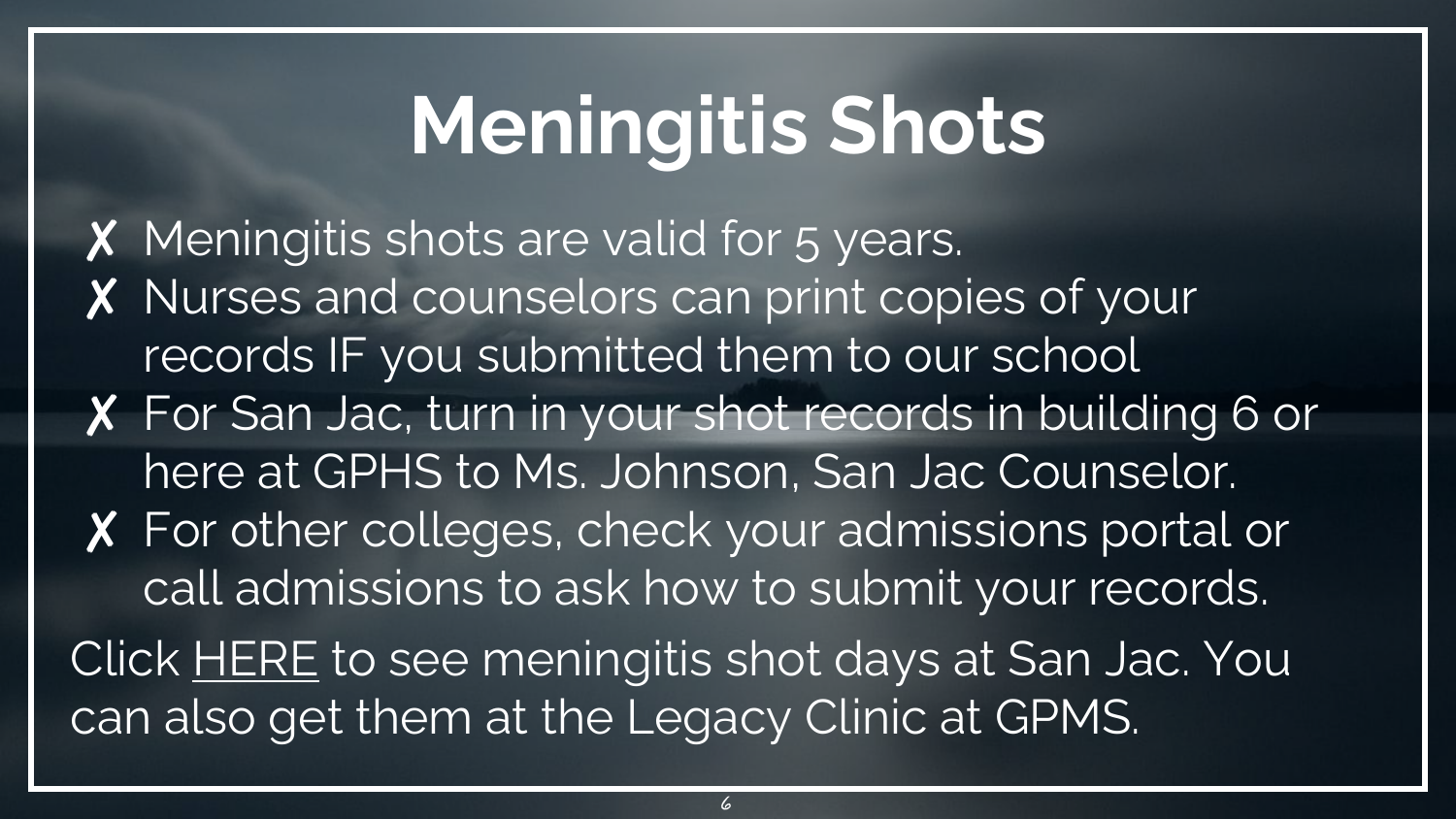# <span id="page-6-0"></span>San Jacinto College Promise **NEXT STEPS: Orientation**

7

Click [HERE](https://www.sanjac.edu/soslogin) to get to your SOS login page. (If you haven't created an account yet, click the PLUS next to New Students.)

Inside SOS, go to Student Registration Register, Add or drop classes. (See photo)

Then do the online orientation.



#### **Students - Registration**



#### Live Chat - Educational Planner

Chat with an educational planner to help you with registration questions.



#### Register, Add, or Drop Classes

Search and register for your classess. Also view, manage schedule and orientation.



#### **Student Account Summary**

A sos sanjac edu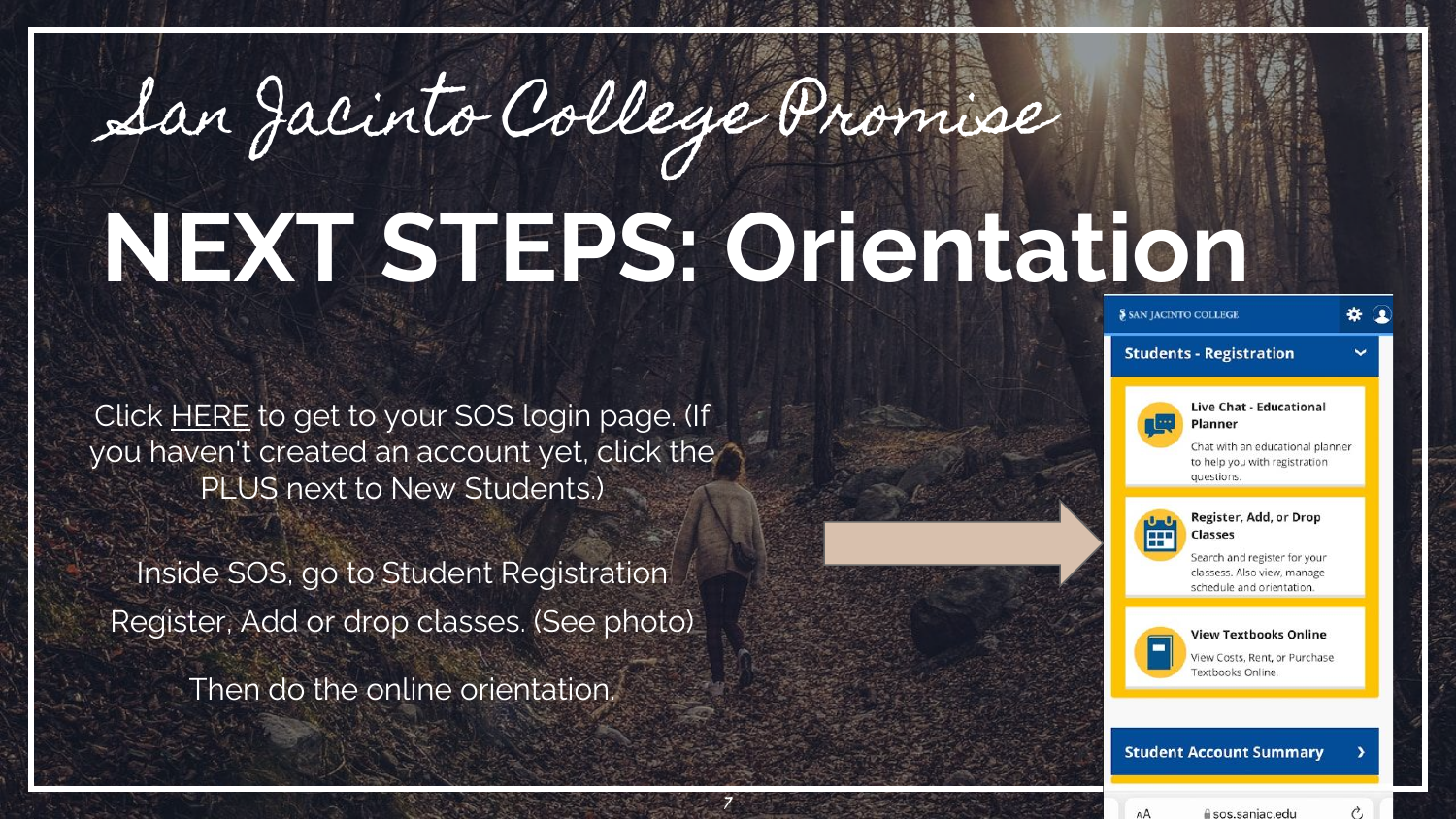# <span id="page-7-0"></span>San Jacinto College Promise **Advising and Scheduling**

[Click here](https://www.whos-next.com/sanjac/appointments/) to schedule your appointment to go to San Jac to meet with an advisor and choose your classes! (On the schedule request page, select EDUCATIONAL PLANNING, IN PERSON, NORTH CAMPUS).

Report to Building 6, near Uvalde by the flagpoles..

ITEMS TO BRING WITH YOU:

1. Your photo ID

2. Social security card if you have one (that's why a bunch of you got weird FAFSA missing emails from them- they need your social)

- 3. Utility bill (just in case your address is incorrect)
- 4. Your shot records (meningitis MCV within last 5 years)
- 5. The knowledge of what time of day/days of the week you want to attend college! You have CHOICE!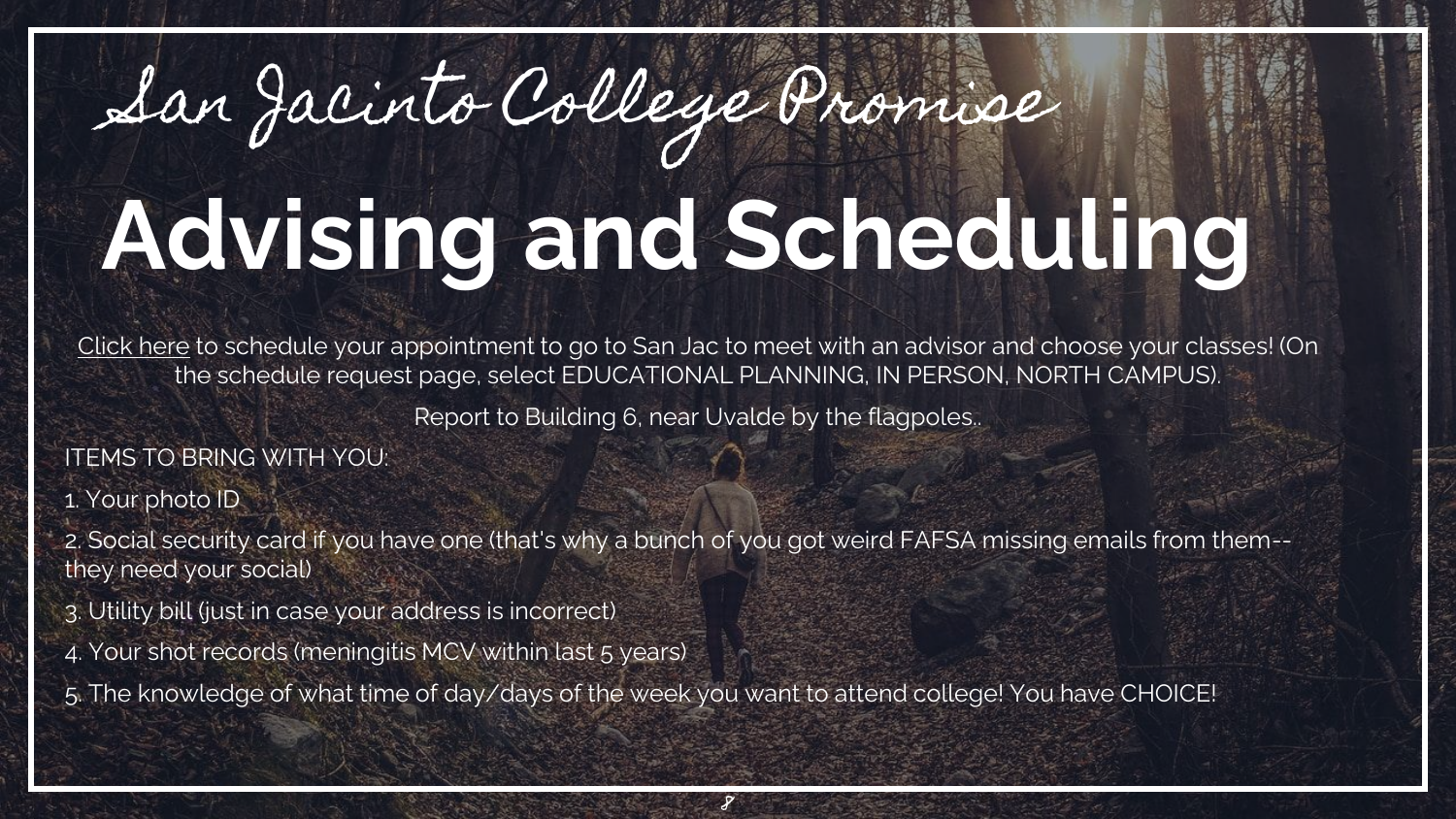## <span id="page-8-0"></span>Four-Year College & University In

#### ✘ Financial Aid

Check admissions portal for your award package. (Be sure to select 22-23 for the award year.)

Accept all grants, awards, and scholarships. That is free money you do not have to repay.

#### DO NOT AUTOMATICALLY ACCEPT LOANS-that is a family discussion

- SUBSIDIZED loans: the "good" loans-interest does not start until after graduation and you do not have to pay until graduation
- UNSUBSIDIZED loans: Not as good-interest starts immediately, but you can wait until after graduation to pay–but you would owe more than you borrowed
- PARENT PLUS loans-interest rate can be very high, and they will often loan way more than you need; have your parent see about a private loan before accepting this

Need more money? Apply for scholarships and speak to your financial aid counselor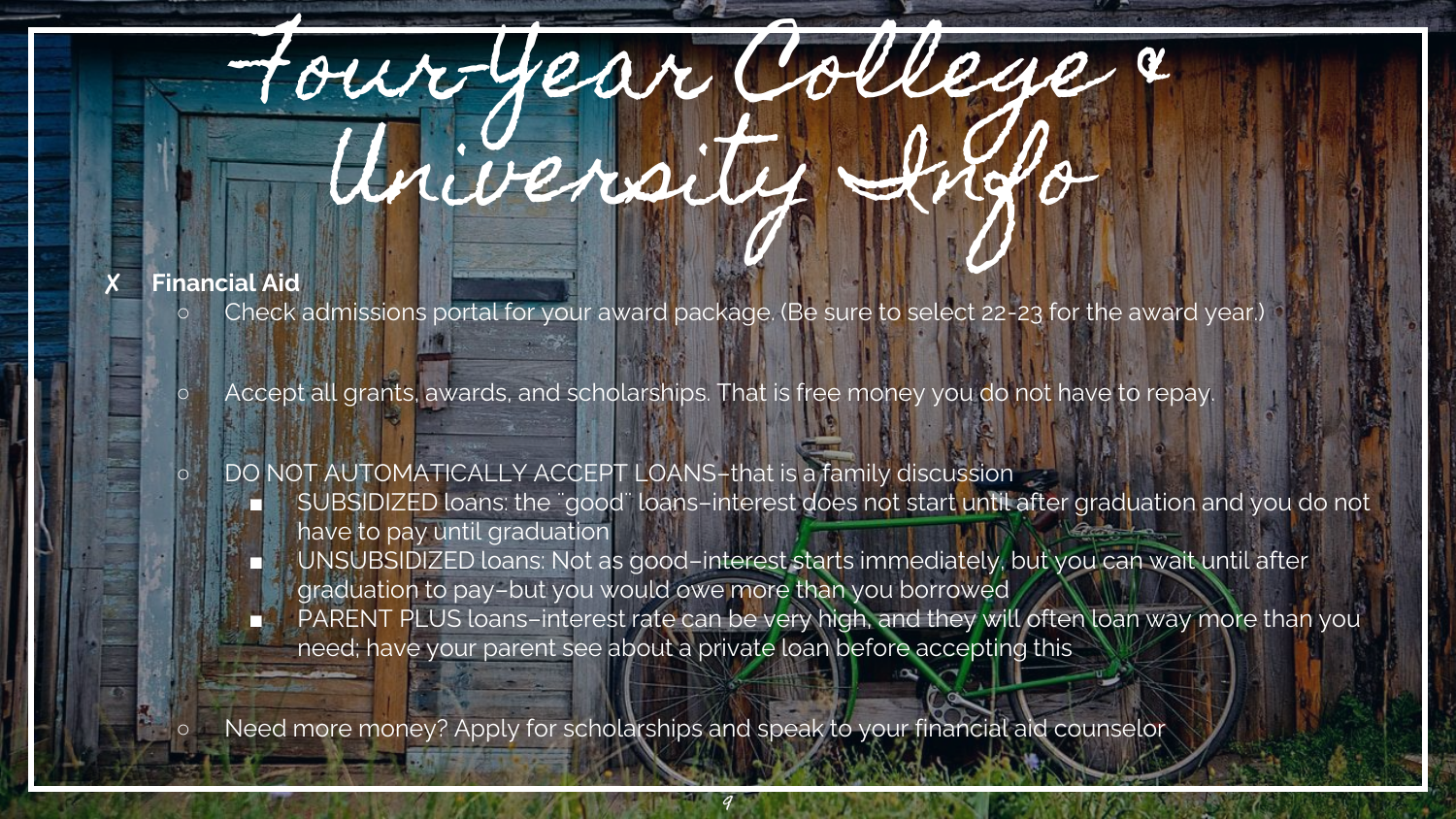# <span id="page-9-0"></span>May 1 Deadline

If you plan to attend a *four-year school* (not community college) next year, please check your school's online portal and emails CAREFULLY.

Almost every college has a May 1 deadline to ACCEPT ADMISSION.

To accept admission, you might have to do any of these (depends on the school): -click ACCEPT on the admission portal

-pay deposit

-submit documents -complete to-do list items -register for New Student Orientation

Not sure you did it right?? Email or call your admission office or recruiter. Don't mess this up!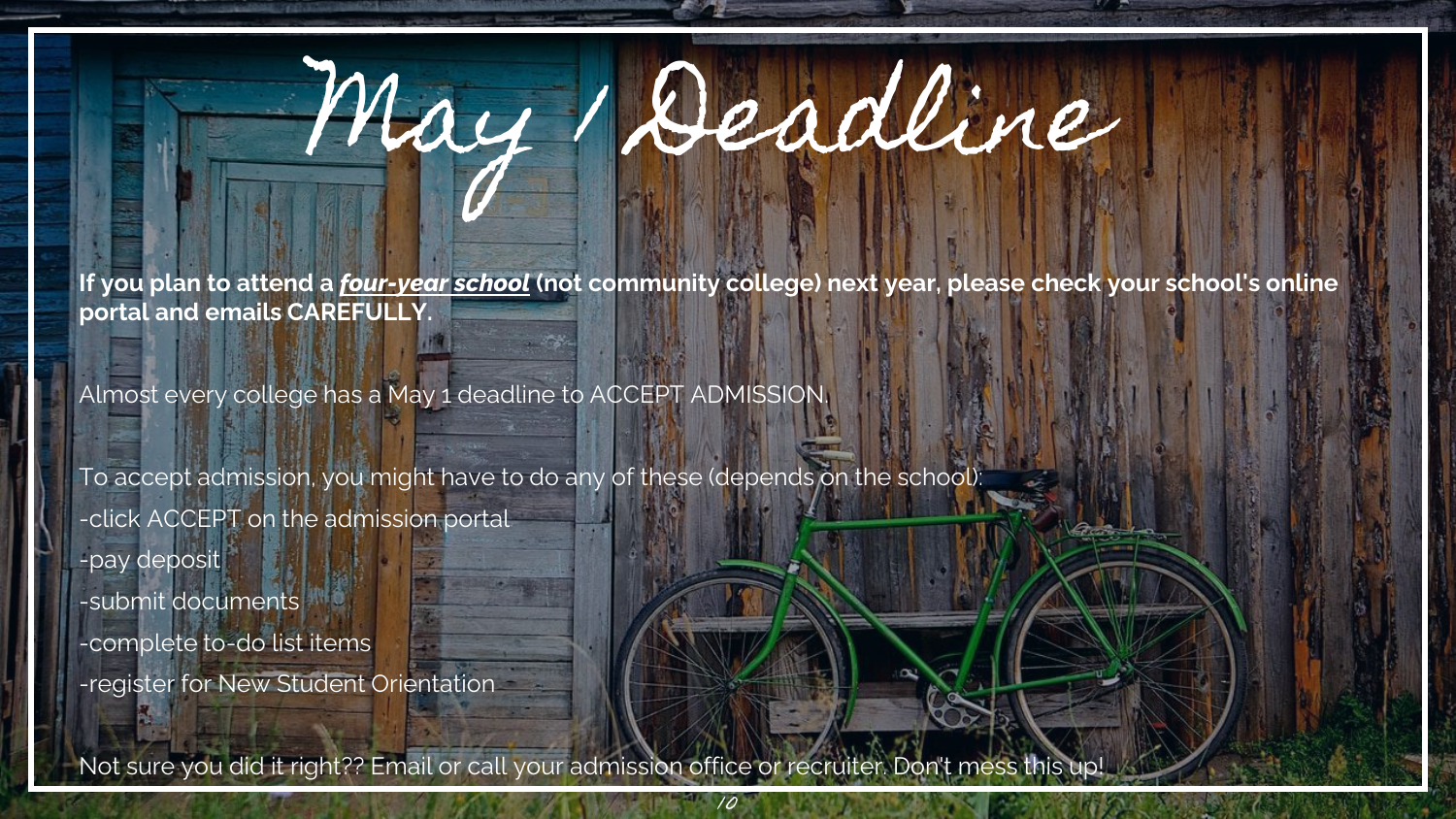## <span id="page-10-0"></span>Housing and Orientation

#### **HOUSING**

Check college website to choose dorms, see prices, and find out how to pay deposit. If your family cannot afford the full deposit, CALL housing people! They sometimes have a way to put part of the deposit on your future bill, which means your financial aid could cover it!

#### ✘ NEW STUDENT ORIENTATION

- Check college website or student portal to register for the FIRST AVAILABLE orientation.
	- Orientation is where you make your schedule, so you want to have first pick of times and classes.
	- Orientation usually requires a deposit and may be an overnight event.
	- Be sure to have your questions ready at orientation, so you get them all answered.

 $\frac{1}{2}$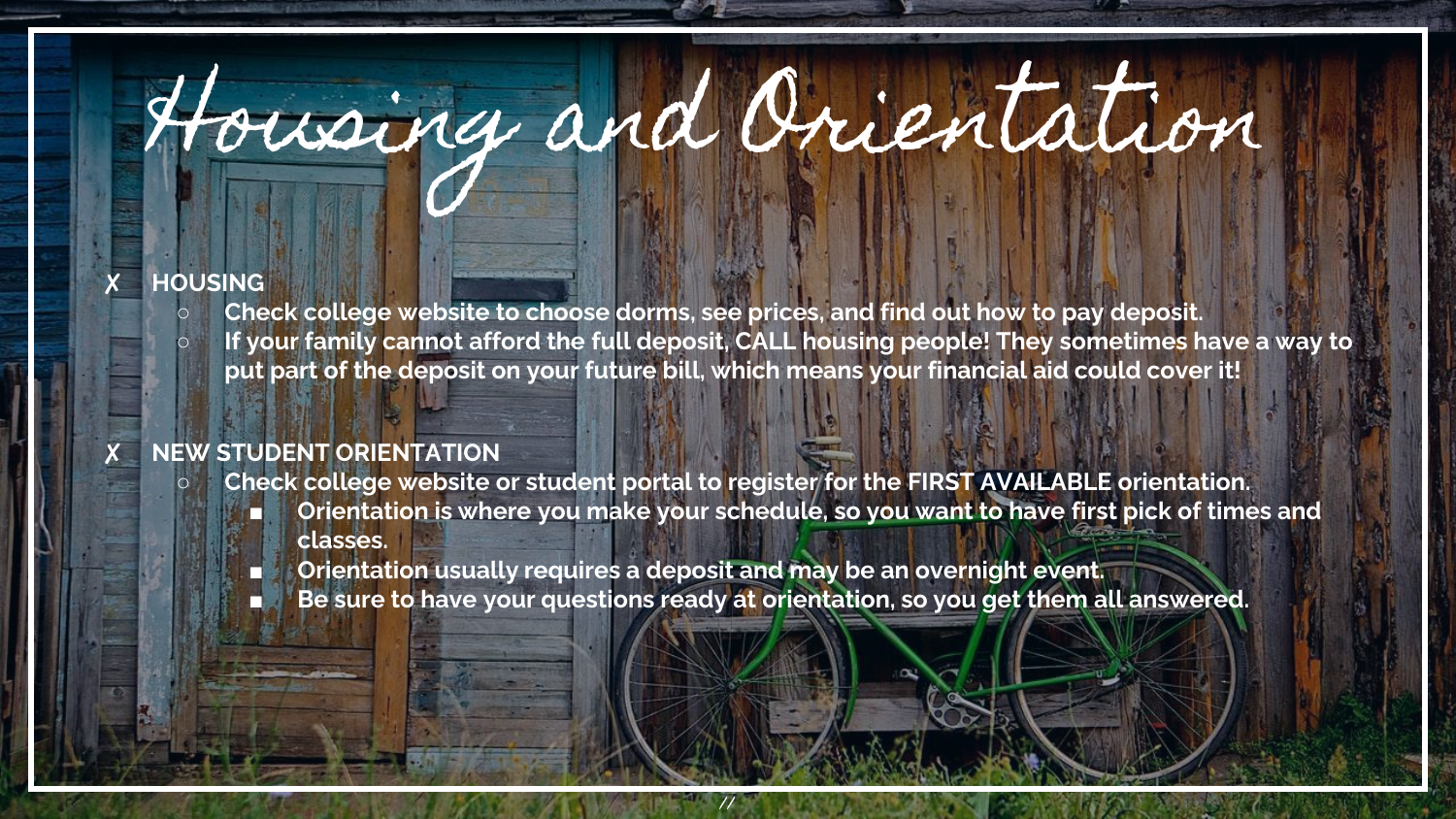### Envío de puntuaciones TSIA

- <span id="page-11-0"></span>● Todas las universidades de Texas requieren puntajes de TSIA. Busque en Google "Formulario" institucional cruzado para [nombre de la universidad]" para encontrar el formulario para que la mayoría de las universidades accedan a los puntajes. Si quieren que lo envíe de otra manera, podemos imprimir sus puntajes en la oficina de los consejeros.
- EXENCIONES DE TSIA (estar exento significa que no tiene que hacer la prueba): es posible que no necesite puntajes de TSIA si cumple con estos requisitos:
	- Puntaje general de ACT es de 23 con 19 en inglés y 19 en matemáticas

#### Puntuaciones SAT

- **EBRW (lectura) 480=TSIA exento en inglés**
- Matemáticas 530 = TSIA exento en matemáticas
- Aprobar inglés 1301 doble crédito = exento de TSIA en inglés (si asiste a una universidad que no sea San Jac, envíe a esa universidad su expediente académico de San Jac de SOS)
- Aprobar Matemáticas 1314 o 1342 = exento de TSIA en matemáticas (si asiste a una universidad que no sea San Jac, envíe a esa universidad su expediente académico de San Jac de SOS)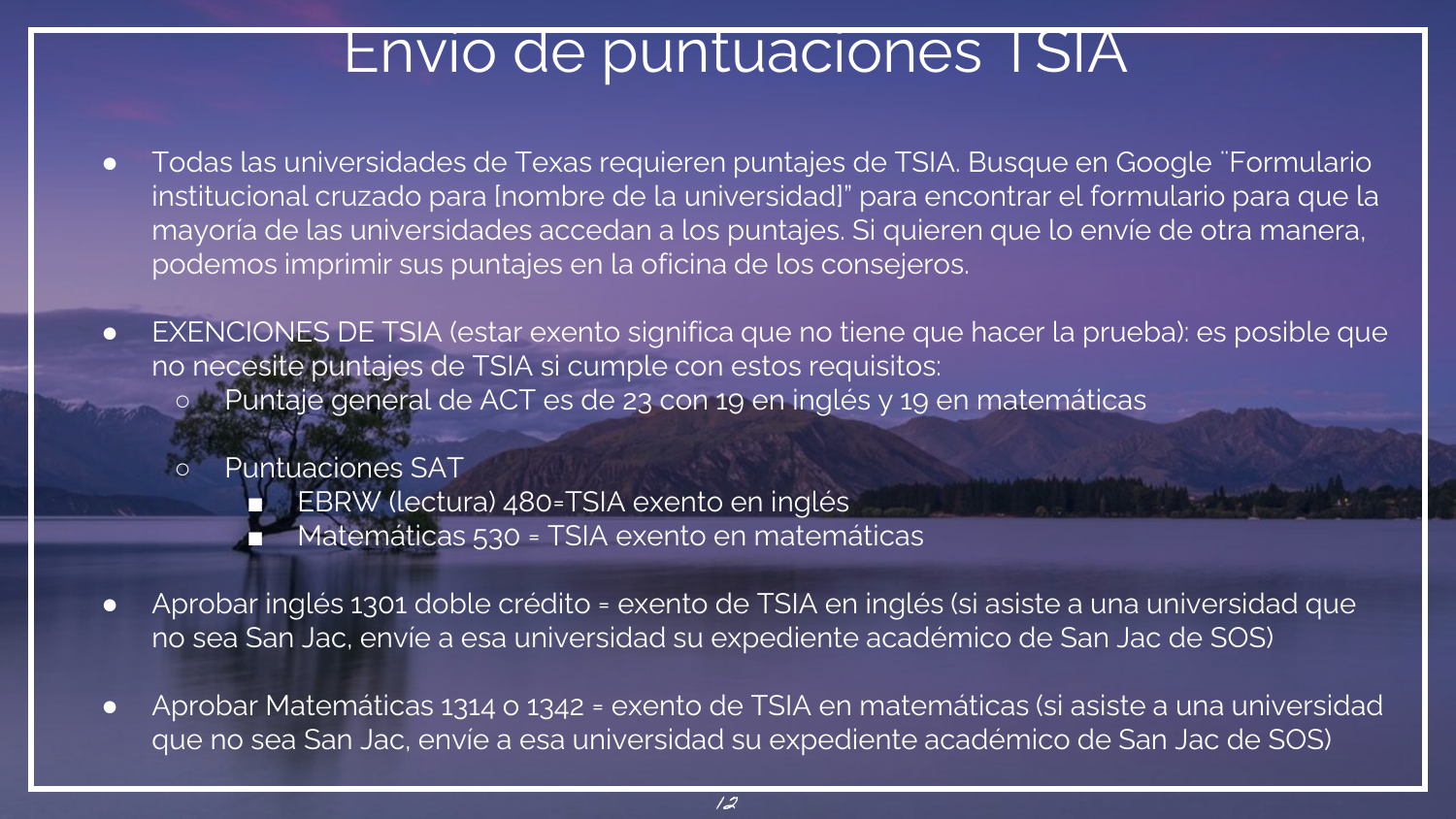### Envío de puntajes AP

Puedes enviar tus puntajes gratis a una universidad cada año que tomes los exámenes AP.

Para usar el envío gratuito de puntajes, inicie la sesión en Mi AP en el sitio de College Board, vaya a Mi perfil de AP, seleccione la pestaña Envío de puntajes y elija el colegio, la universidad o la organización de becas en la que desea recibir su informe de puntajes. NOTA: El informe de puntaje también incluye TODOS tus puntajes AP de años anteriores.

Asegúrese de aprovechar el envío gratuito de su puntaje de 2022 antes de la fecha límite del 20 de junio.

Si no cumple con la fecha límite o si necesita enviarlos ahora, siempre puede enviar puntajes AP por una tarifa en el sitio MyAP.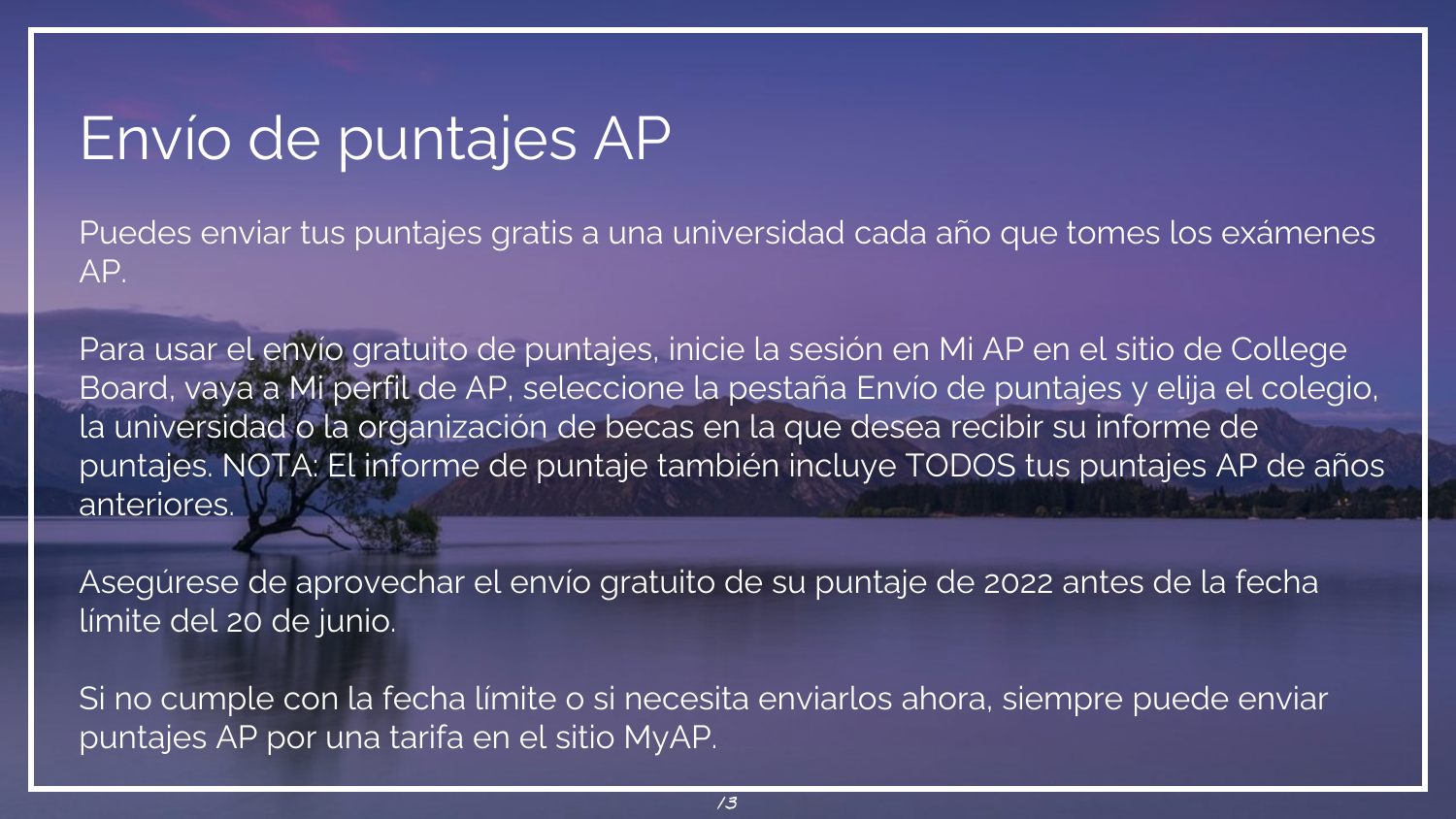### Envío de transcripciones finales

- [Haga clic aquí p](https://docs.google.com/forms/d/e/1FAIpQLScNUkwXi4zfZ1CWUYIL4fspCKfz1qA8qXm9qs9lBgKX5oePkw/viewform)ara solicitar que se envíe su expediente académico final de la escuela secundaria a su universidad.
- Los estudiantes de doble crédito pueden iniciar sesión en SOS y hacer clic en la sección REGISTROS para encontrar las instrucciones de la transcripción para enviar la transcripción a las universidades. Debe enviar sus expedientes académicos de la universidad y la escuela secundaria; espere hasta que sus calificaciones para este semestre universitario sean definitivas.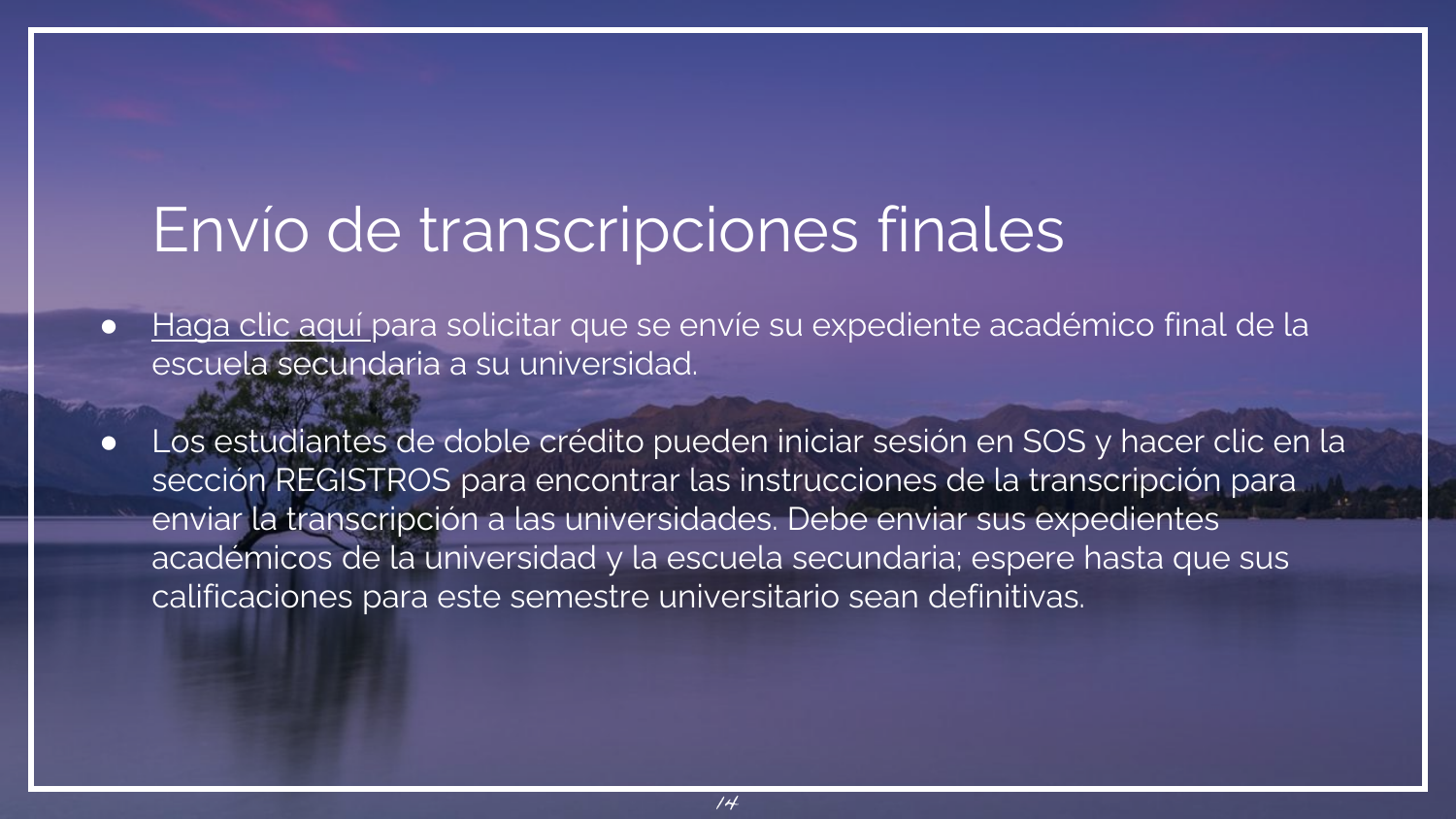## Vacunas contra la meningitis

Las vacunas contra la meningitis son válidas por 5 años.

Las enfermeras y los consejeros pueden imprimir copias de sus registros SI los envió a nuestra escuela

Para San Jac, entregue sus registros de vacunas en el edificio 6 o aquí en GPHS a la Sra. Johnson, consejera de San Jac.

Para otras universidades, consulte su portal de admisiones o llame a admisiones para preguntar cómo enviar sus registros.

Haga [clic AQUÍ](https://www.sanjac.edu/meningitis#shot) para ver los días de vacunación contra la meningitis en San Jac. También puede obtenerlos en Legacy Clinic en GPMS.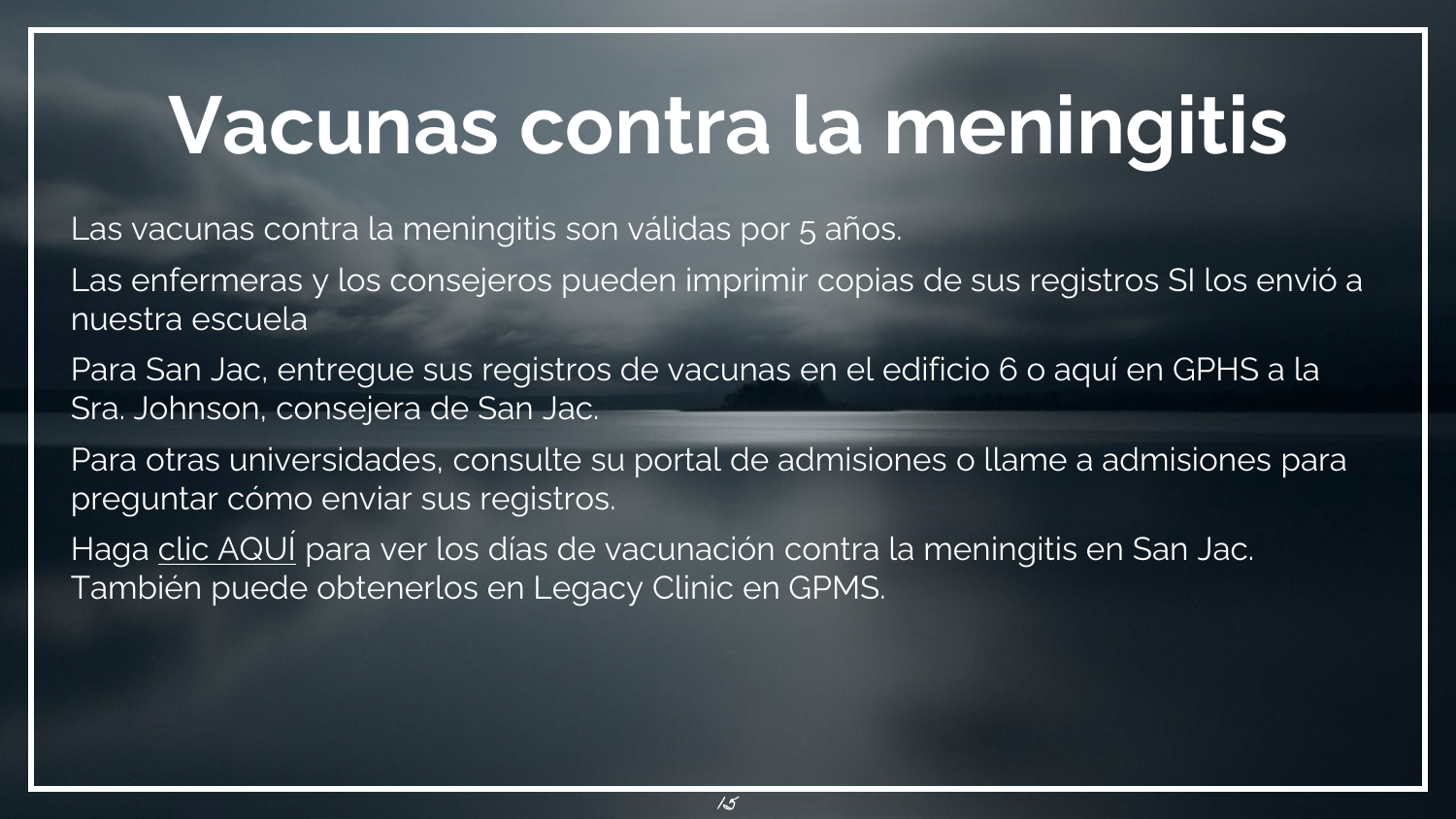San Jacinto College Promise

16

## **Orientación**

Haga clic [AQUÍ](https://www.sanjac.edu/soslogin) para acceder a su página de inicio de sesión de SOS. (Si aún no ha creado una cuenta, haga clic en MÁS junto a Nuevos estudiantes).

Dentro de SOS, vaya a Registro de Estudiantes Registrarse, Agregar o dar de baja clases. (Ver foto)

Luego haga la orientación en línea.

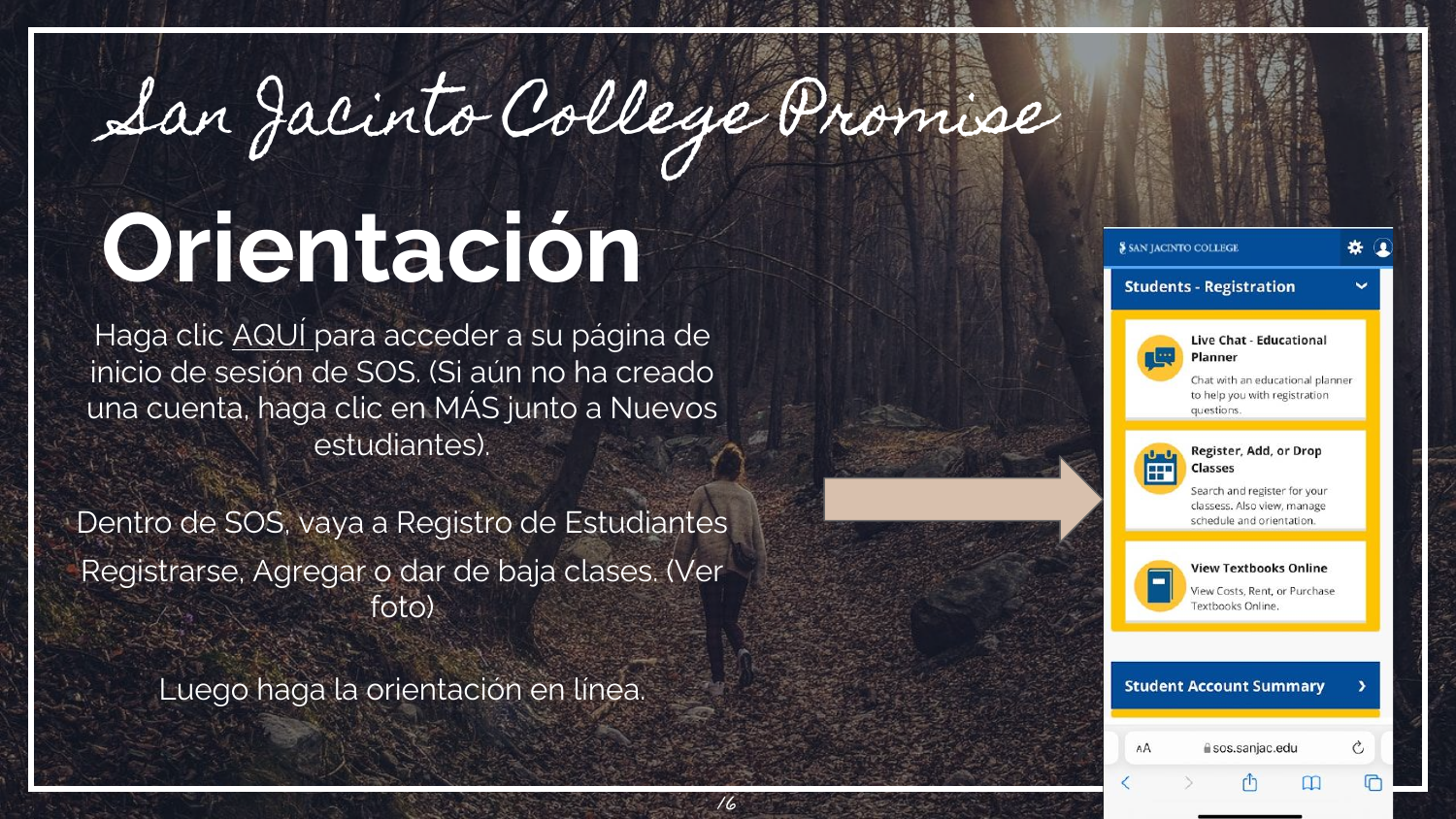## San Jacinto College Promise **Asesoramiento y Programación**

¡Haga [clic aquí](https://www.whos-next.com/sanjac/appointments/) para programar su cita para ir a San Jac para reunirse con un asesor y elegir sus clases! (En la página de solicitud de horarios, seleccione PLANIFICACIÓN EDUCATIVA, PRESENCIAL, CAMPUS NORTE).

Preséntense en el Edificio 6, cerca de Uvalde por los mástiles..

ARTÍCULOS PARA LLEVAR CON USTED:

1. Su identificación con foto

2. Tarjeta de seguro social, si tiene una (es por eso que muchos de ustedes recibieron correos electrónicos extraños de FAFSA faltantes, necesitan su social)

- 3. Factura de servicios públicos (en caso de que su dirección sea incorrecta)
- 4. Sus registros de vacunas (meningitis MCV en los últimos 5 años)
- 5. ¡El conocimiento de a qué hora del día/días de la semana quieres asistir a la universidad! ¡Tienes ELECCIÓN!

17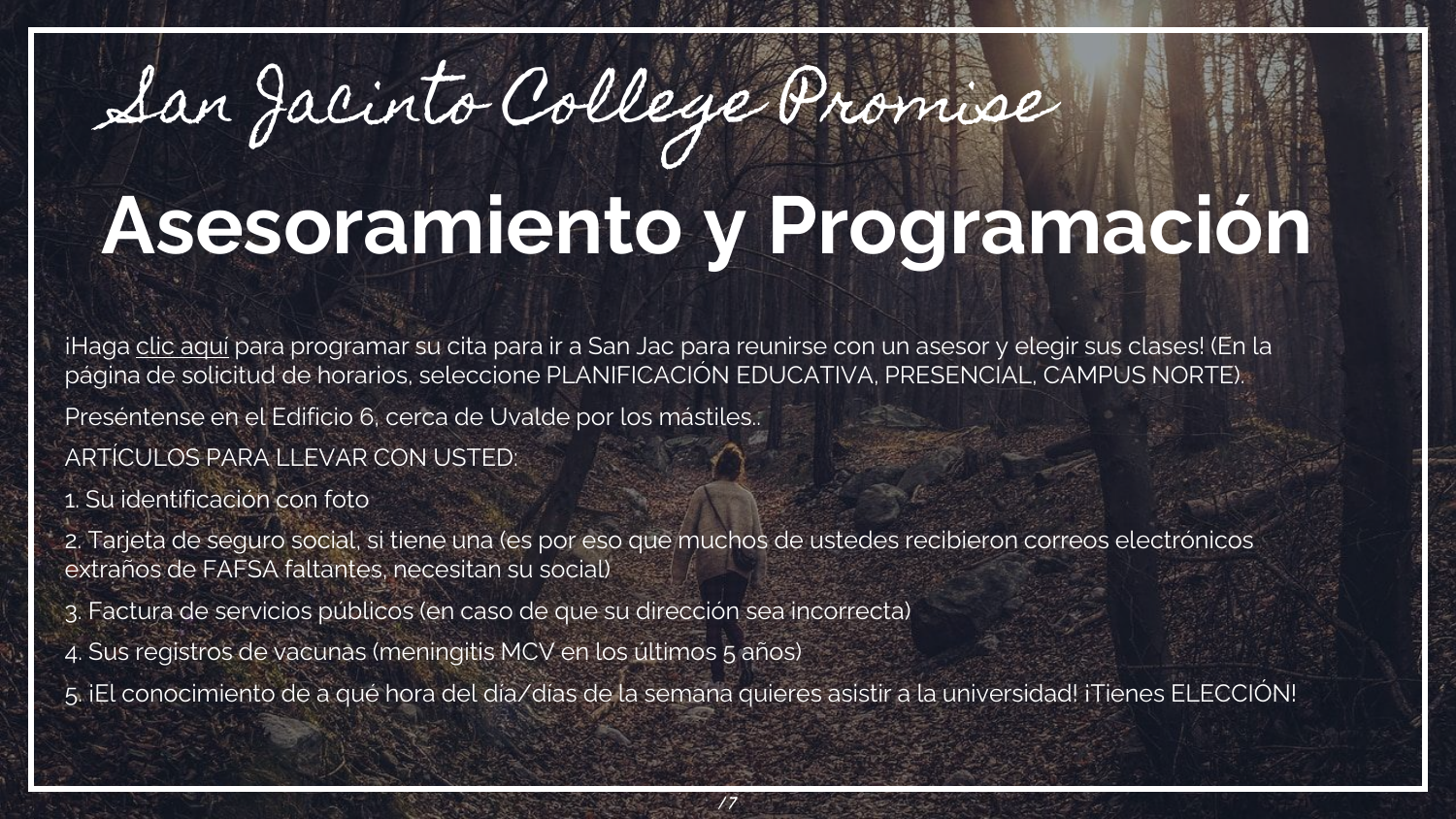## Información de universidades y colegios universitarios de cuatro años

### Ayuda financiera

- Consulte el portal de admisiones para conocer su paquete de premios. (Asegúrese de seleccionar 22-23 para el año de concesión).
- Aceptar todas las subvenciones, premios y becas. Eso es dinero gratis que no tienes que devolver. ✘ NO ACEPTE PRÉSTAMOS AUTOMÁTICAMENTE: esa es una discusión familiar
- ✘ Préstamos SUBSIDIADOS: los préstamos ¨buenos¨: el interés no comienza hasta después de la graduación y no tiene que pagar hasta la graduación
- Préstamos SIN SUBSIDIO: no tan buenos: el interés comienza de inmediato, pero puede esperar hasta después de la graduación para pagar, pero debería más de lo que pidió prestado

18

Préstamos PARENT PLUS: la tasa de interés puede ser muy alta y, a menudo, le prestarán mucho más de lo que necesita; haz que tus padres vean un préstamo privado antes de aceptarlo ✘ ¿Necesitas más dinero? Solicite becas y hable con su consejero de ayuda financiera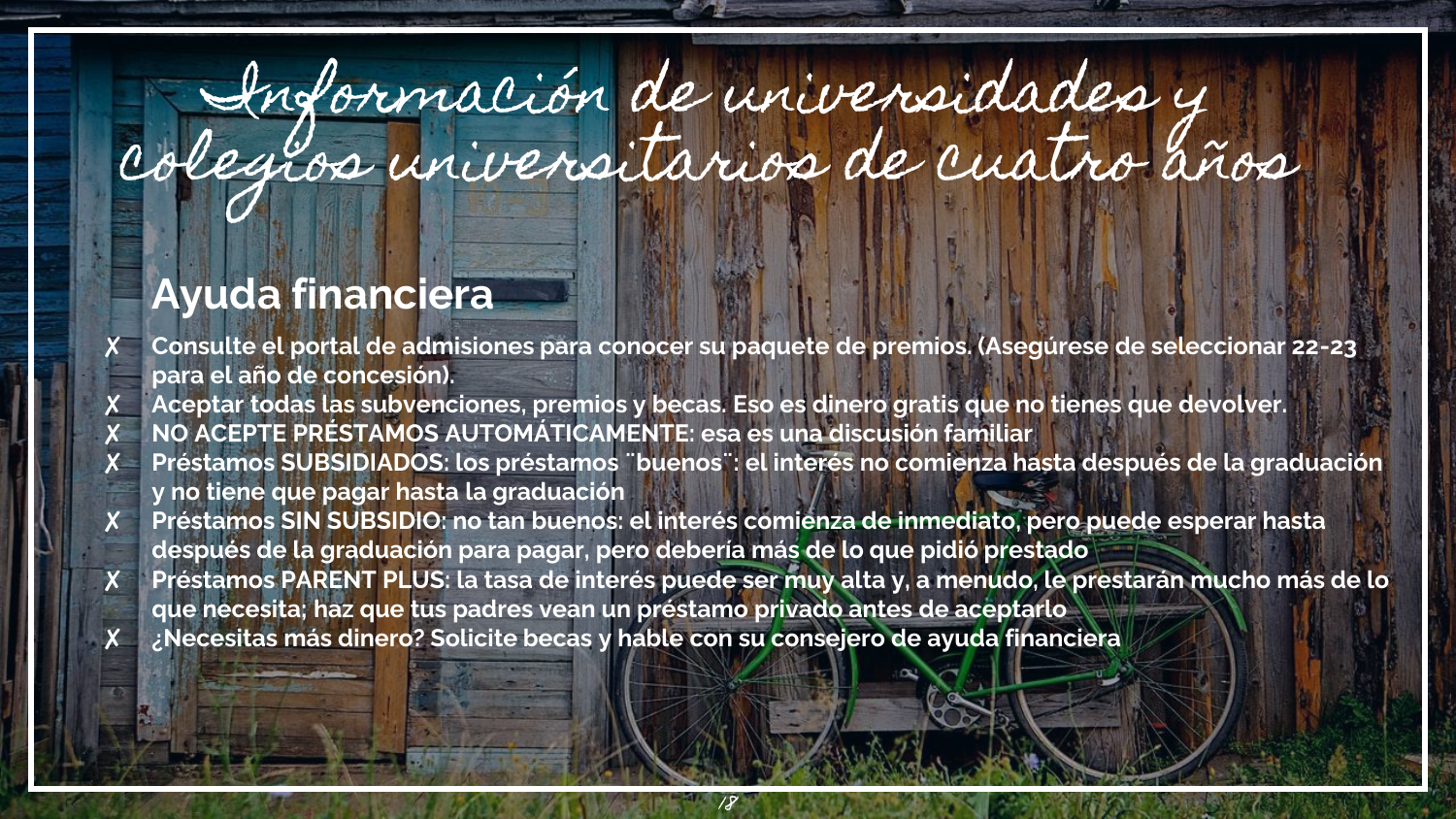# Fecha límite 1 de mayo

Si planea asistir a una escuela de cuatro años (no a un colegio comunitario) el próximo año, consulte el portal en línea y los correos electrónicos de su escuela CUIDADOSAMENTE.

Casi todas las universidades tienen como fecha límite el 1 de mayo para ACEPTAR LA ADMISIÓN.

Para aceptar la admisión, es posible que deba hacer cualquiera de estos (depende de la escuela): -haga clic en ACEPTAR en el portal de admisión

-pagar deposito

-Enviar documentos

-completar elementos de la lista de tareas pendientes

-registrarse para la Orientación de Nuevos Estudiantes

¿No estás seguro de haberlo hecho bien? Envíe un correo electrónico o llame a su oficina de admisión o reclutador. ¡No arruines esto!